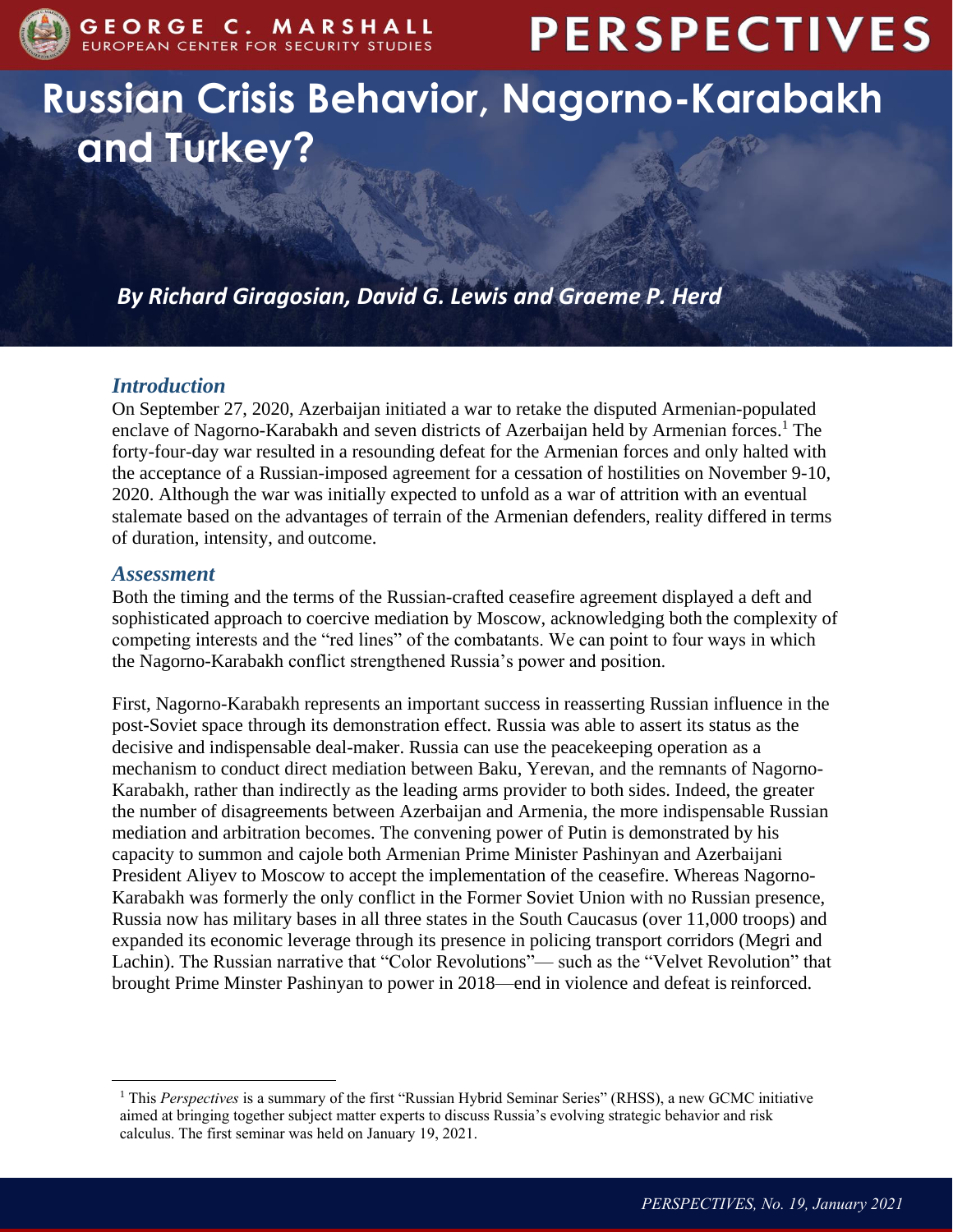Second, a Western vision of the Caucasus—with a pro-Western Georgia and Azerbaijan and an increasingly pro-Western Armenia after the 2018 revolution—has faded, if not failed. The OSCE's mediating Minsk Group has accepted and legitimized Russia's diplomatic initiative, as co-chairs France and the U.S. were sidelined, presented as they were with the binary logic: legitimize the Russian peacekeeping operation as a *fait accompli,* and with it the creation of a potential Russian protectorate, or accept continued warfare with a likely humanitarian catastrophe. Two authoritarian states (Azerbaijan and Turkey) militarily attacked a weak democracy (Armenia), which was saved from total defeat by a third authoritarian state (Russia). Democratization is undermined and reform is imperiled.

Third, Russia's peacekeeping operation represents a top-down alternative illiberal approach to peace. It demonstrates that authoritarian models can be effective (Chinese expert analytical communities reportedly embrace this conclusion) and deployed more widely and more often. The German mantra of "there can be no military solution" is false. Russia's peacekeeping operation was rapidly deployed, and exerts control over multiple domains: humanitarian, political, military power, and informational. The peacekeeping operation does not share control with civil-society or other actors and has no need for any external mandate (UN, OSCE, CSTO), etc.) If after five years the peacekeeping operation ends, the risk that the conflict will resume may increase and this possibility serves as lingering leverage over Armenia.

Fourth, Turkey won the war for Azerbaijan but lost the peace to Russia. Turkey sold Bayraktar TB2 attack drones to Azerbaijan, shared signals intelligence and military advisers, provided logistical help, and supplied proxy forces. Sergei Naryshkin, the head of Russia's SVR, declared that Turkish-backed proxy jihadi terrorists should not be deployed to Azerbaijan and Russia and enforced this "red line" by launching attacks on a Feylak-i Sham ("Sham Legion") training camp and headquarters in Idlib. Nagorno-Karabakh now tops a long list of places where Russia and Turkey compete, including Syria, Libya, the eastern Mediterranean and Cyprus, the Black Sea and Ukraine, Central Asia, the Balkans, and East Africa. However, increased Russian-Turkish tensions are mitigated by open channels of communication and a history of managing brinkmanship through pragmatic transactionalism, as well as a seemingly anti-Western alignment.

The Kremlin calculus discounted or downplayed several factors raised by analysts as potentially salient: the financial costs of the peacekeeping operation; the weakening of the credibility of CSTO guarantees; the prospect of Armenian public opinion turning against Russia; and uncertainties over the undefined status of Nagorno-Karabakh and the Russian peacekeeping operation itself. Russia bets that "a little bit of Turkey is better than a lot of the West," particularly as Turkey appears over-extended with a weak economy. Russia may be concerned, however, about potential new outbreaks of fighting (Armenian radicals launching revenge attacks or the Azeri state provoking clashes with deniability to restart a military campaign?) and a Turkish military foothold in the South Caucasus. As the ceasefire upheld *uti possidetis* claims,<sup>2</sup> this may have ramifications for Russia's management of conflicts around Crimea and Donbas in Ukraine, South Ossetia, and Abkhazia in Georgia and Transnistria in Moldova.

 $\overline{a}$ 

<sup>&</sup>lt;sup>2</sup> *Uti possidetis* is "a principle in international law that recognizes a peace treaty between parties as vesting each with the territory and property under its control unless otherwise stipulated." [https://www.merriam](https://www.merriam-webster.com/legal/uti%20possidetis)[webster.com/legal/uti%20possidetis,](https://www.merriam-webster.com/legal/uti%20possidetis) accessed January 21, 2021.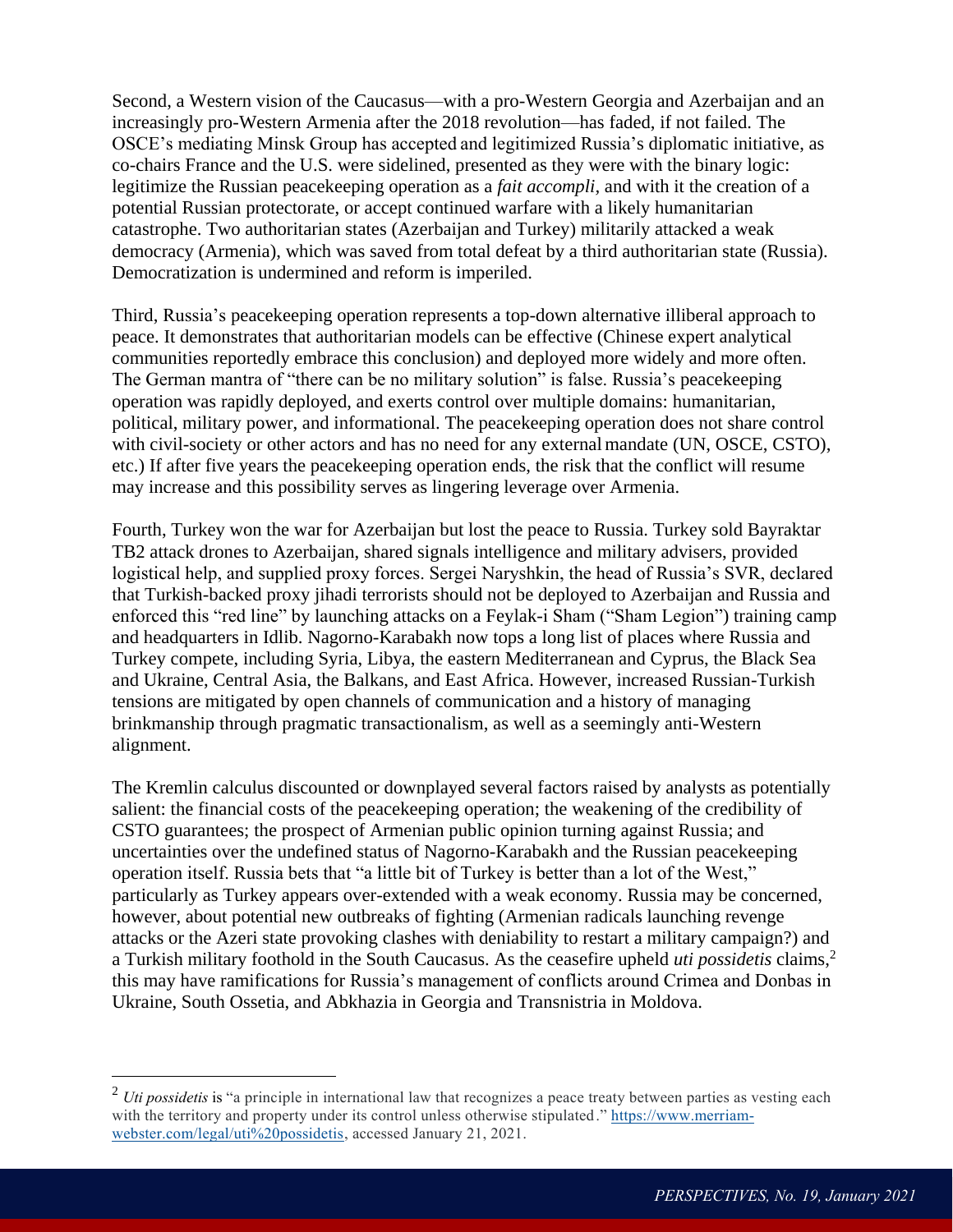#### *Conclusions*

The clear loser of the conflict was Armenia. Armenia no longer guarantees security in Nagorno-Karabakh. It failed to counter Azerbaijan in the field. Its efforts to coerce Russia into supporting it by targeting Azeri critical national infrastructure outside of the conflict zone ("Doomsday Plan"), thereby causing an Azeri attack on Armenia proper, also failed. Armenia was forced to accept military defeat in order to avoid outright political-strategic annihilation. Armenia and Nagorno-Karabakh are now fully dependent on Russian security guarantees and Armenia is now even more firmly locked within the Russian orbit, as a virtual supplicant and subordinate Russian garrison state.

The clear victor of the conflict was Azerbaijan, as victory increased regime legitimation, at least in the short-term, with official narratives highlighting the necessity of a strongman authoritarian leader. Finally emerging from his father's (and predecessor's) shadow, Aliyev achieved his own victory while maintaining relations with Russia and strengthening ties with Turkey, although he remains precariously balanced between both. At the same time, the timing of the ceasefire between the capture of Shusha and imminent capitulation of Stepanakert, allowed Aliyev to avoid responsibility for a humanitarian disaster and subsequent ethnic cleansing, as well as fighting in winter.

Turkish narratives claim not only regional leadership but also future leadership in the Islamic world. Turkey has inserted itself into the South Caucasus as a *de facto* power broker and a challenger of Russian hegemony and Russia's notion of a "sphere of privileged interest." Turkey has solidified ties with Azerbaijan, demonstrating an ability to project power at low cost and appeared to effectively deter Russia from wholesale support for Armenia. Turkish power projection comes at Russian expense. Russia's escalation of effort to manage the conflict places it—post-November 10, 2020—in a riskier position than Turkey. Over the longer term, the peacekeeping operation irritates Azerbaijan and reminds Armenia of its humiliating dependence. Turkey can capitalize on both these dynamics.